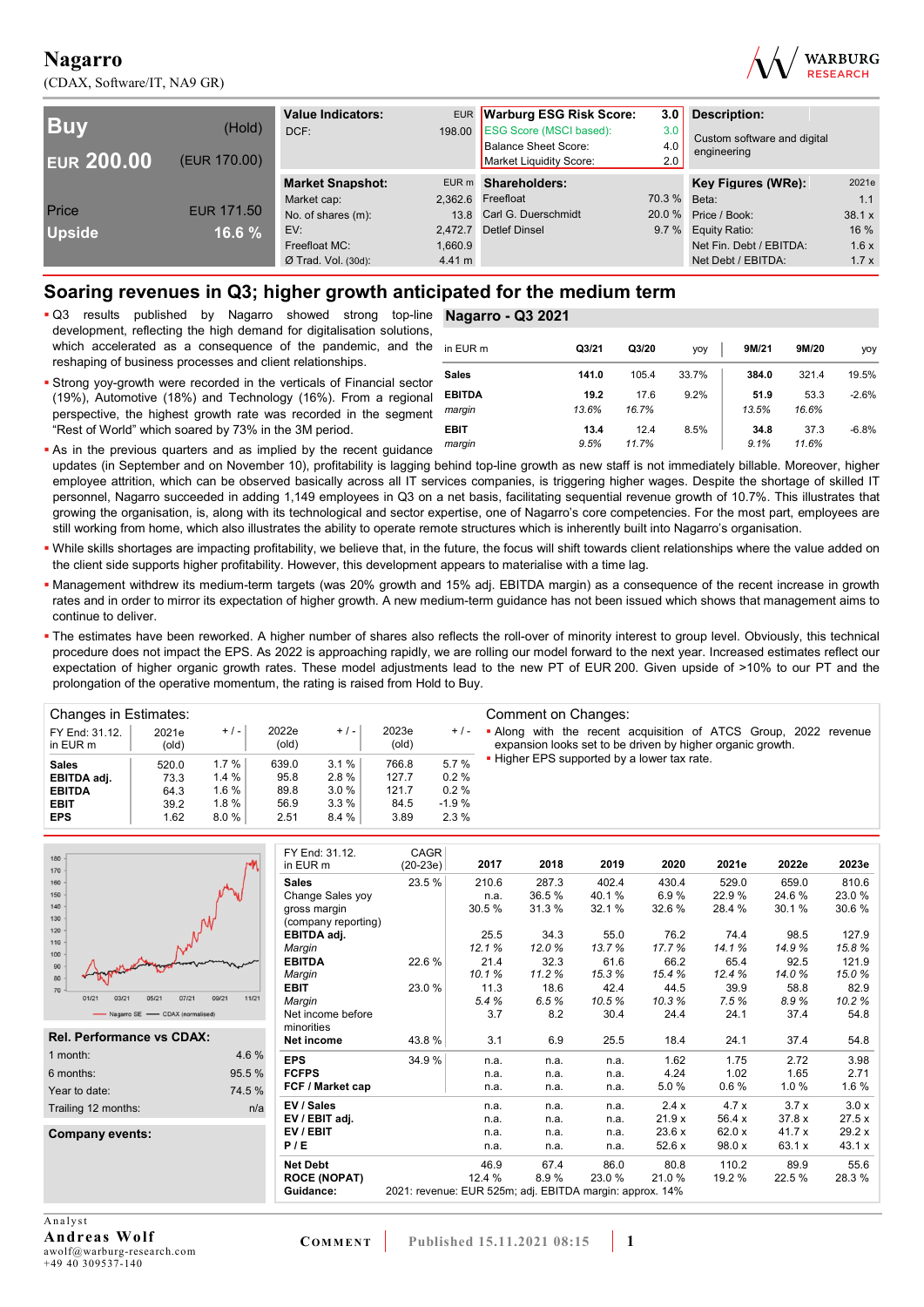





# **Company Background**

- Nagarro provides technology and custom software development services for digital transformation,...
- ...with a focus on disruptive technologies such as artificial intelligence, big data, and internet of things.
- Complementary business fields such as managed services, e-commerce solutions or ERP consulting complete the offering.
- While the majority of revenue is generated in higher price countries, Nagarro is able to serve this demand with access to experts in regions associated with lower costs.

# **Competitive Quality**

- Nagarro is a trusted and valued digitalisation partner developing tailor-made software to achieve competitive differentiation for its clients.
- Technological focus and expertise position the company as an IT engineering expert rather than a consulting or services company.
- Proprietary software Ginger supports collaboration, a decentralised organisational structure which provides access to IT talent and enables Nagarro to serve both, small and large companies around the globe.
- Organizational design and processes allow Nagarro to cross-fertilize knowledge across the global organisation and adapt quickly to new technologies and client needs with lean and agile teams and short time-to-market.
- Access to scarce IT specialists: Nagarro's approx. 8,000 IT experts e.g. in India, China or Romania have a strong footprint in futureoriented technologies such as cloud, AI, IoT, deep learning or big data.

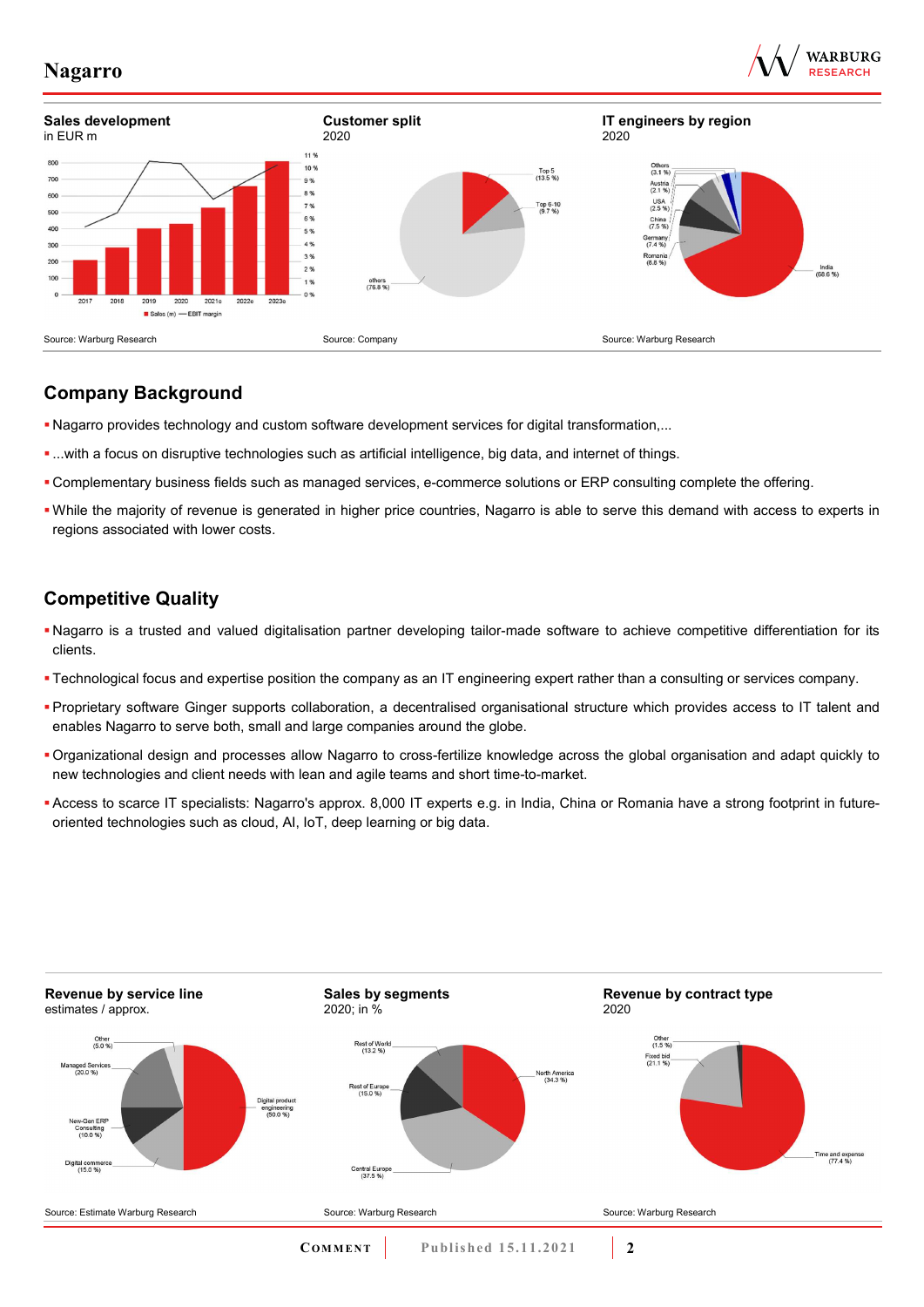

| DCF model                      |        |                          |                           |       |         |         |                     |                              |                            |         |                   |                   |                       |                    |
|--------------------------------|--------|--------------------------|---------------------------|-------|---------|---------|---------------------|------------------------------|----------------------------|---------|-------------------|-------------------|-----------------------|--------------------|
|                                |        | Detailed forecast period |                           |       |         |         |                     |                              | <b>Transitional period</b> |         |                   |                   |                       | <b>Term. Value</b> |
| Figures in EUR m               | 2021e  | 2022e                    | 2023e                     | 2024e | 2025e   | 2026e   | 2027e               | 2028e                        | 2029e                      | 2030e   | 2031e             | 2032e             | 2033e                 |                    |
| <b>Sales</b>                   | 529.0  | 659.0                    | 810.6                     | 972.7 | 1,155.5 | 1,359.8 | 1,585.6             | 1,833.2                      | 2,102.3                    | 2,392.4 | 2,702.7           | 3,032.2           | 3.092.8               |                    |
| Sales change                   | 22.9%  | 24.6%                    | 23.0%                     | 20.0% | 18.8%   | 17.7%   | 16.6%               | 15.6%                        | 14.7%                      | 13.8%   | 13.0%             | 12.2%             | 2.0%                  | 2.0%               |
| <b>EBIT</b>                    | 39.9   | 58.8                     | 82.9                      | 97.3  | 127.1   | 149.6   | 174.4               | 201.7                        | 231.3                      | 263.2   | 297.3             | 333.5             | 340.2                 |                    |
| EBIT-margin                    | 7.5%   | 8.9%                     | 10.2%                     | 10.0% | 11.0%   | 11.0%   | 11.0%               | 11.0%                        | 11.0%                      | 11.0%   | 11.0%             | 11.0%             | 11.0%                 |                    |
| Tax rate (EBT)                 | 27.0%  | 28.0%                    | 28.0%                     | 32.0% | 32.0%   | 32.0%   | 32.0%               | 32.0%                        | 32.0%                      | 32.0%   | 32.0%             | 32.0%             | 32.0%                 |                    |
| <b>NOPAT</b>                   | 29.1   | 42.3                     | 59.7                      | 66.1  | 86.4    | 101.7   | 118.6               | 137.1                        | 157.3                      | 179.0   | 202.2             | 226.8             | 231.3                 |                    |
| Depreciation                   | 25.5   | 33.7                     | 39.0                      | 10.7  | 11.6    | 13.6    | 15.9                | 18.3                         | 21.0                       | 23.9    | 27.0              | 30.3              | 34.0                  |                    |
| in % of Sales                  | 4.8%   | 5.1%                     | 4.8%                      | 1.1%  | 1.0%    | 1.0%    | 1.0%                | 1.0%                         | 1.0%                       | 1.0%    | 1.0%              | 1.0%              | 1.1%                  |                    |
| Changes in provisions          | 0.5    | 0.5                      | 1.0                       | 1.6   | 1.8     | 2.0     | 2.2                 | 2.4                          | 2.7                        | 2.9     | 3.1               | 3.3               | 0.6                   |                    |
| Change in Liquidity from       |        |                          |                           |       |         |         |                     |                              |                            |         |                   |                   |                       |                    |
| - Working Capital              | 11.3   | 15.1                     | 20.2                      | 8.4   | 18.3    | 20.4    | 22.6                | 24.8                         | 26.9                       | 29.0    | 31.0              | 32.9              | 6.1                   |                    |
| - Capex                        | 4.2    | 5.9                      | 7.2                       | 10.7  | 12.7    | 15.0    | 17.4                | 20.2                         | 23.1                       | 26.3    | 29.7              | 33.4              | 34.0                  |                    |
| Capex in % of Sales            | 0.8%   | 0.9%                     | 0.9%                      | 1.1%  | 1.1%    | 1.1%    | 1.1%                | 1.1%                         | 1.1%                       | 1.1%    | 1.1%              | 1.1%              | 1.1%                  |                    |
| Other                          | 21.7   | 27.0                     | 33.2                      | 0.0   | 0.0     | 0.0     | 0.0                 | 0.0                          | 0.0                        | 0.0     | 0.0               | 0.0               | 0.0                   |                    |
| Free Cash Flow (WACC<br>Model) | 18.0   | 28.5                     | 39.1                      | 59.3  | 68.8    | 81.9    | 96.7                | 113.0                        | 130.9                      | 150.4   | 171.5             | 194.1             | 225.9                 | 230                |
| PV of FCF                      | 18.0   | 26.7                     | 34.2                      | 48.4  | 52.5    | 58.4    | 64.4                | 70.3                         | 76.1                       | 81.8    | 87.1              | 92.1              | 100.2                 | 2,041              |
| share of PVs                   |        | 2.76 %                   |                           |       |         |         |                     | 25.65 %                      |                            |         |                   |                   |                       | 71.58 %            |
| Model parameter                |        |                          |                           |       |         |         |                     | Valuation (m)                |                            |         |                   |                   |                       |                    |
| Derivation of WACC:            |        |                          | Derivation of Beta:       |       |         |         |                     | Present values 2033e         |                            |         | 810               |                   |                       |                    |
|                                |        |                          |                           |       |         |         |                     | <b>Terminal Value</b>        |                            | 2,041   |                   |                   |                       |                    |
| Debt ratio                     | 6.50%  |                          | <b>Financial Strength</b> |       |         | 1.00    |                     | <b>Financial liabilities</b> |                            |         | 183               |                   |                       |                    |
| Cost of debt (after tax)       | 2.4%   |                          | Liquidity (share)         |       |         | 1.00    |                     | <b>Pension liabilities</b>   |                            |         | 6                 |                   |                       |                    |
| Market return                  | 7.00 % |                          | Cyclicality               |       |         | 1.10    | Hybrid capital      |                              |                            |         | $\mathbf 0$       |                   |                       |                    |
| Risk free rate                 | 1.50 % |                          | Transparency              |       |         | 1.10    |                     | Minority interest            |                            |         | $\Omega$          |                   |                       |                    |
|                                |        |                          | Others                    |       |         | 1.10    | Liquidity           | Market val. of investments   |                            |         | $\mathbf 0$<br>68 | No. of shares (m) |                       | 13.8               |
| <b>WACC</b>                    | 7.01%  |                          | <b>Beta</b>               |       |         | 1.06    | <b>Equity Value</b> |                              |                            | 2,730   |                   |                   | Value per share (EUR) | 198.17             |
|                                |        |                          |                           |       |         |         |                     |                              |                            |         |                   |                   |                       |                    |

### **Sensitivity Value per Share (EUR)**

| <b>Terminal Growth</b> |        |        |        |               |                                      | Delta EBIT-margin |        |                 |                  |           |         |        |                                                   |        |                      |        |
|------------------------|--------|--------|--------|---------------|--------------------------------------|-------------------|--------|-----------------|------------------|-----------|---------|--------|---------------------------------------------------|--------|----------------------|--------|
| <b>Beta</b> WACC       | 1.25%  | 1.50 % |        |               | $1.75\%$ 2.00 % 2.25 % 2.50 % 2.75 % |                   |        |                 | <b>Beta</b> WACC | $-1.5$ pp | -1.0 pp |        | $-0.5$ pp $+0.0$ pp $+0.5$ pp $+1.0$ pp $+1.5$ pp |        |                      |        |
| 1.25 $8.0\%$           | 144 29 | 148.07 | 152.14 | 156.55        | 161.34                               | 166.57            | 172 30 | 1.25 $8.0\%$    |                  | 131 74    | 140.01  | 148.28 | 156.55                                            | 164.82 | 173.09               | 181.36 |
| 1.16 $7.5\%$           | 160.12 | 164.79 | 169.86 | 175.39        | 181.44                               | 188.10            | 195.46 |                 | 1.16 $7.5\%$     | 147 91    | 157.07  | 166.23 | 175.39                                            | 184.55 | 193.70               | 202.86 |
| 1.11 $7.3\%$           | 169.09 | 174.30 | 179.99 | 186.21        | 193.06                               | 200.63            | 209.04 | 1.11 $7.3\%$    |                  | 157 21    | 166.87  | 176.54 | 186.21                                            | 195.88 | 205.55 215.22        |        |
| 1.06 $7.0\%$           | 178 87 | 184.72 | 191.12 | 198.17        |                                      | 205.95 214.60     | 224.26 | 1.06 $7.0\%$    |                  | 16747     | 177.70  | 187.93 | 198.17                                            | 208.40 | 218.63 228.86        |        |
| $1.01 \quad 6.8\%$     | 189.59 | 196 18 |        | 203.42 211.43 | 220.32 230.26                        |                   | 24143  | $1.01\;6.8\;\%$ |                  | 178.86    | 189 71  | 200.57 |                                                   |        | 211.43 222.28 233.14 | 244.00 |
| $0.96$ 6.5 %           | 201.38 | 208.83 | 217.07 | 226.21        | 236.43                               | 247.93            | 260.95 | $0.96$ 6.5 %    |                  | 191 55    | 203.11  | 214.66 | 226.21                                            | 237.76 | 249.32               | 260.87 |
| $0.87$ 6.0 %           | 228.85 | 238.53 | 249.34 | 261.50        | 275.28                               | 291.03            | 309.19 | $0.87$ 6.0 %    |                  | 221.87    | 235.08  | 248.29 | 261.50                                            | 274.71 | 287.92 301.13        |        |
|                        |        |        |        |               |                                      |                   |        |                 |                  |           |         |        |                                                   |        |                      |        |

**- Slight EBIT margin expansion anticipated** 

Other: IFRS 16 impact in the detailed forecast. Depreciation and capex at same levels thereafter.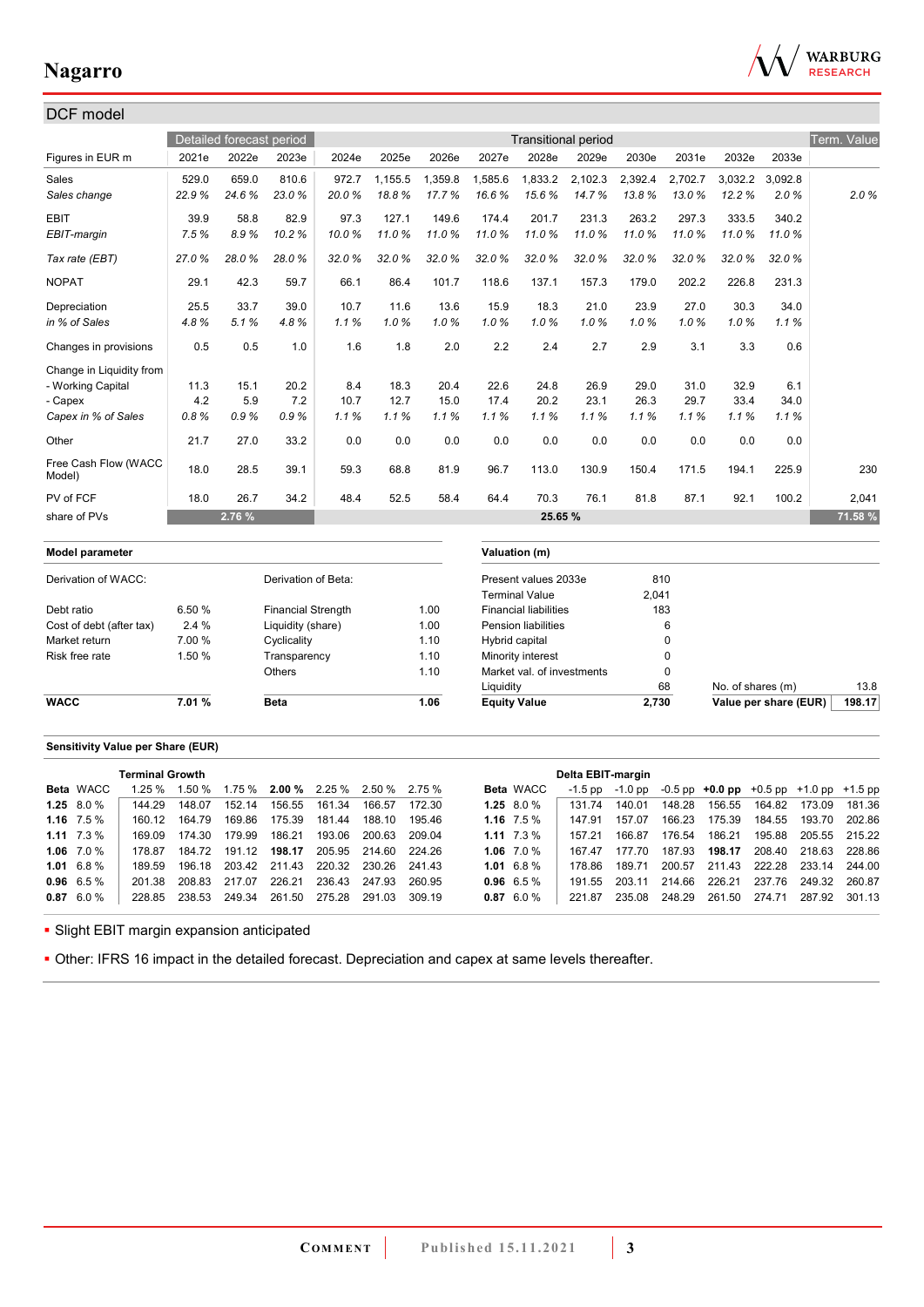

#### Valuation 2017 2018 2019 2020 2021e 2022e 2023e Price / Book n.a. n.a. n.a. 22.2 x 38.1 x 22.0 x 14.6 x Book value per share ex intangibles **n.a.** n.a. n.a. n.a. n.a. -5.54 -6.38 -3.12 0.77<br>EV / Sales 3.7 x 3.0 x n.a. n.a. n.a. n.a. 2.4 x 4.7 x 3.7 x 3.0 x EV / Sales n.a. n.a. n.a. 2.4 x 4.7 x 3.7 x 3.0 x EV / EBITDA n.a. n.a. n.a. 15.9 x 37.8 x 26.5 x 19.8 x EV / EBIT n.a. n.a. n.a. 23.6 x 62.0 x 41.7 x 29.2 x EV / EBIT adj.\* n.a. n.a. n.a. 21.9 x 56.4 x 37.8 x 27.5 x P / FCF n.a. n.a. n.a. 20.1 x 168.2 x 103.9 x 63.3 x P / E n.a. n.a. n.a. 52.6 x 98.0 x 63.1 x 43.1 x P / E adj.\* n.a. n.a. n.a. 52.6 x 98.0 x 63.1 x 43.1 x Dividend Yield n.a. n.a. n.a. n.a. n.a. n.a. n.a. FCF Potential Yield (on market EV) **n.a.** n.a. n.a. n.a. 3.0 % 1.2 % 1.8 % 2.5 % \*Adjustments made for: -

| <b>Company Specific Items</b>    |       |        |       |        |        |        |       |  |  |  |  |  |
|----------------------------------|-------|--------|-------|--------|--------|--------|-------|--|--|--|--|--|
|                                  | 2017  | 2018   | 2019  | 2020   | 2021e  | 2022e  | 2023e |  |  |  |  |  |
| gross profit (company reporting) | 64.2  | 89.9   | 129.1 | 140.2  | 150.2  | 198.2  | 248.3 |  |  |  |  |  |
| gross margin (company reporting) | 30.5% | 31.3 % | 32.1% | 32.6 % | 28.4 % | 30.1 % | 30.6% |  |  |  |  |  |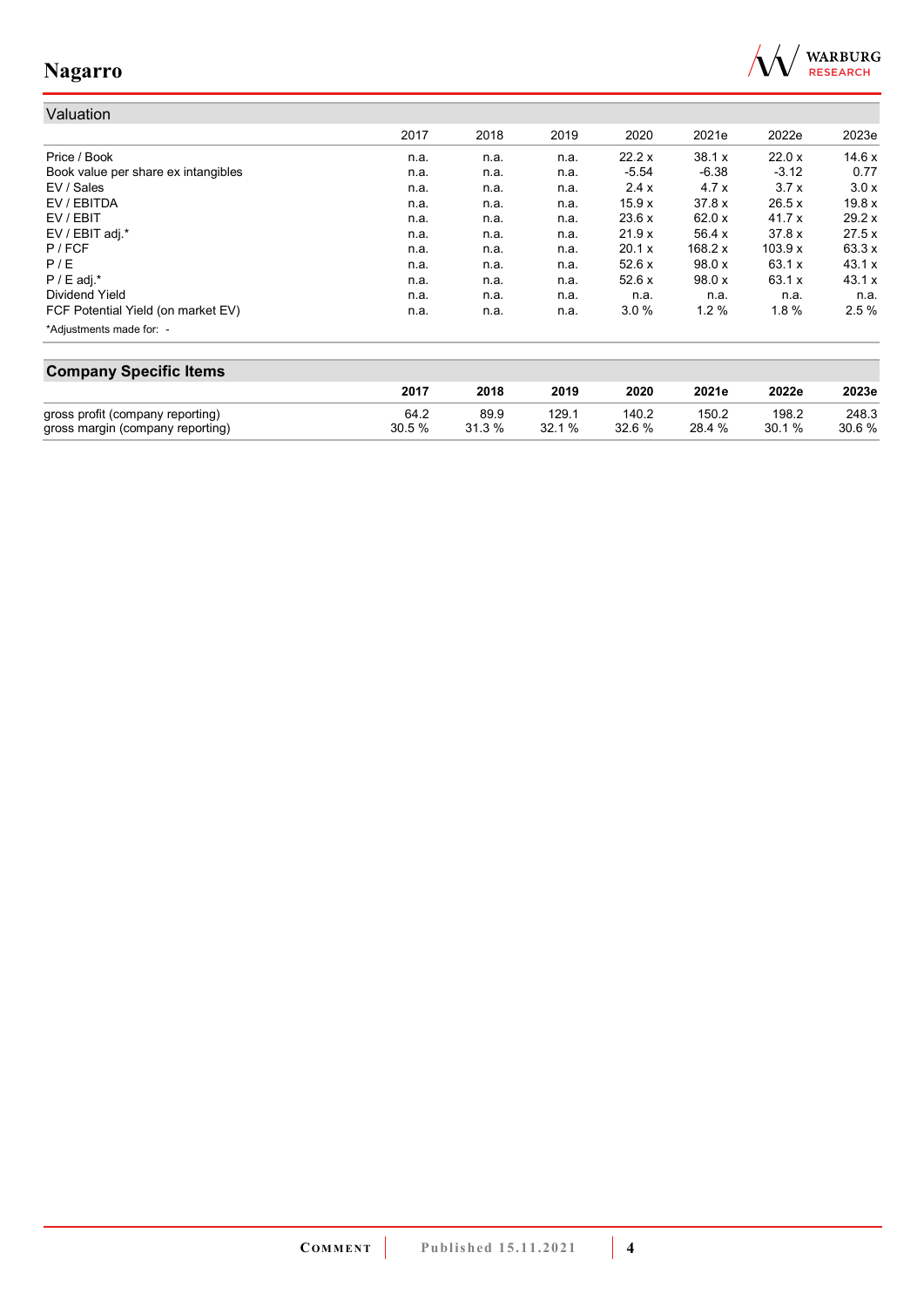

55%

 $50%$ 

45 %

40 %

35 %

 $30%$ 

25 %

20 %

15 %

10 %

5 %

 $0%$ 

## **Consolidated profit & loss**

| In EUR m                                         | 2017   | 2018  | 2019  | 2020  | 2021e  | 2022e | 2023e |
|--------------------------------------------------|--------|-------|-------|-------|--------|-------|-------|
| <b>Sales</b>                                     | 210.6  | 287.3 | 402.4 | 430.4 | 529.0  | 659.0 | 810.6 |
| Change Sales yoy                                 | n.a.   | 36.5% | 40.1% | 6.9%  | 22.9%  | 24.6% | 23.0% |
| Increase / decrease in inventory                 | $-1.3$ | 0.0   | 0.0   | 0.0   | 0.0    | 0.0   | 0.0   |
| Own work capitalised                             | 0.0    | 0.5   | 0.9   | 0.3   | 1.0    | 1.5   | 1.9   |
| Material expenses                                | 31.6   | 39.9  | 49.1  | 49.2  | 60.8   | 72.5  | 91.6  |
| Personnel expenses                               | 128.0  | 179.8 | 254.7 | 271.7 | 349.1  | 428.4 | 516.3 |
| Other operating income                           | 6.3    | 2.4   | 12.7  | 11.6  | 6.0    | 7.0   | 8.0   |
| Other operating expenses                         | 34.6   | 37.4  | 49.8  | 53.3  | 57.7   | 69.2  | 85.1  |
| Unfrequent items                                 | 0.0    | 0.0   | 0.0   | 0.0   | 0.0    | 0.0   | 0.0   |
| <b>EBITDA</b>                                    | 21.4   | 32.3  | 61.6  | 66.2  | 65.4   | 92.5  | 121.9 |
| Margin                                           | 10.1%  | 11.2% | 15.3% | 15.4% | 12.4 % | 14.0% | 15.0% |
| Depreciation of fixed assets                     | 7.3    | 10.4  | 15.7  | 16.9  | 21.8   | 27.2  | 33.4  |
| <b>EBITA</b>                                     | 14.1   | 21.9  | 45.9  | 49.3  | 43.6   | 65.3  | 88.5  |
| Amortisation of intangible assets                | 2.8    | 3.3   | 3.5   | 4.7   | 3.7    | 6.5   | 5.6   |
| Goodwill amortisation                            | 0.0    | 0.0   | 0.0   | 0.0   | 0.0    | 0.0   | 0.0   |
| <b>EBIT</b>                                      | 11.3   | 18.6  | 42.4  | 44.5  | 39.9   | 58.8  | 82.9  |
| Margin                                           | 5.4%   | 6.5%  | 10.5% | 10.3% | 7.5%   | 8.9%  | 10.2% |
| EBIT adj.                                        | 12.7   | 20.8  | 45.4  | 48.0  | 43.9   | 64.8  | 87.9  |
| Interest income                                  | 0.9    | 0.5   | 0.2   | 0.5   | 0.2    | 0.2   | 0.2   |
| Interest expenses                                | 3.9    | 4.6   | 5.5   | 7.3   | 7.0    | 7.0   | 7.0   |
| Other financial income (loss)                    | 0.0    | 0.0   | 0.0   | 0.0   | 0.0    | 0.0   | 0.0   |
| <b>EBT</b>                                       | 8.2    | 14.4  | 37.2  | 37.7  | 33.1   | 52.0  | 76.1  |
| Margin                                           | 3.9%   | 5.0%  | 9.2%  | 8.8%  | 6.2%   | 7.9%  | 9.4%  |
| <b>Total taxes</b>                               | 4.6    | 6.2   | 6.8   | 13.4  | 8.9    | 14.6  | 21.3  |
| Net income from continuing operations            | 3.7    | 8.2   | 30.4  | 24.4  | 24.1   | 37.4  | 54.8  |
| Income from discontinued operations (net of tax) | 0.0    | 0.0   | 0.0   | 0.0   | 0.0    | 0.0   | 0.0   |
| Net income before minorities                     | 3.7    | 8.2   | 30.4  | 24.4  | 24.1   | 37.4  | 54.8  |
| Minority interest                                | 0.6    | 1.3   | 4.9   | 5.9   | 0.0    | 0.0   | 0.0   |
| <b>Net income</b>                                | 3.1    | 6.9   | 25.5  | 18.4  | 24.1   | 37.4  | 54.8  |
| Margin                                           | 1.5%   | 2.4%  | 6.3%  | 4.3%  | 4.6%   | 5.7%  | 6.8%  |
| Number of shares, average                        | n.a.   | n.a.  | n.a.  | 11.4  | 13.8   | 13.8  | 13.8  |
| <b>EPS</b>                                       | n.a.   | n.a.  | n.a.  | 1.62  | 1.75   | 2.72  | 3.98  |
| EPS adj.                                         | n.a.   | n.a.  | n.a.  | 1.62  | 1.75   | 2.72  | 3.98  |
| *Adjustments made for:                           |        |       |       |       |        |       |       |

**Guidance: 2021: revenue: EUR 525m; adj. EBITDA margin: approx. 14%**

### **Financial Ratios**

|                               |        | 2017<br>2018 |        |        |         | 2022e   |         |
|-------------------------------|--------|--------------|--------|--------|---------|---------|---------|
|                               |        |              | 2019   | 2020   | 2021e   |         | 2023e   |
| Total Operating Costs / Sales | 89.2 % | 88.9 %       | 84.9%  | 84.7 % | 87.8%   | 86.2 %  | 85.2 %  |
| <b>Operating Leverage</b>     | n.a.   | 1.8x         | 3.2x   | 0.7x   | $-0.5x$ | 1.9x    | 1.8x    |
| EBITDA / Interest expenses    | 5.4x   | 7.0x         | 11.2 x | 9.1x   | 9.3x    | 13.2x   | 17.4x   |
| Tax rate (EBT)                | 55.7 % | 43.3 %       | 18.2 % | 35.5 % | 27.0 %  | 28.0%   | 28.0%   |
| Dividend Payout Ratio         | n.a.   | n.a.         | n.a.   | 0.0%   | $0.0\%$ | $0.0\%$ | $0.0\%$ |
| Sales per Employee            | n.a.   | n.a.         | n.a.   | n.a.   | n.a.    | n.a.    | n.a.    |

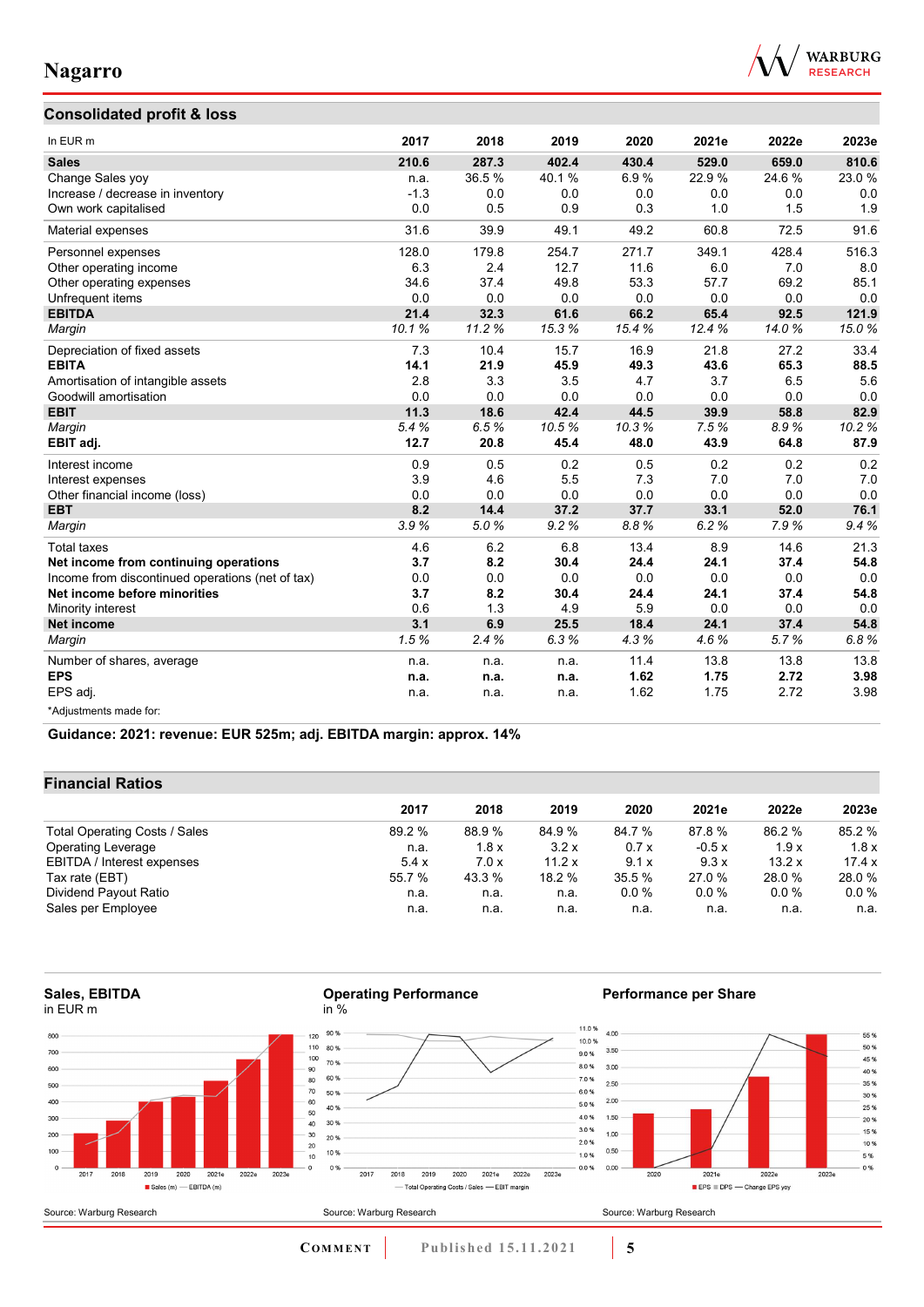# **Consolidated balance sheet**



| In EUR m                                                | 2017       | 2018   | 2019    | 2020    | 2021e   | 2022e  | 2023e |
|---------------------------------------------------------|------------|--------|---------|---------|---------|--------|-------|
| <b>Assets</b>                                           |            |        |         |         |         |        |       |
| Goodwill and other intangible assets                    | 45.5       | 107.7  | 111.4   | 106.9   | 149.9   | 150.4  | 151.1 |
|                                                         | 5.8        | 10.2   | 9.0     | 11.0    | 32.6    | 33.1   | 33.8  |
| thereof other intangible assets<br>thereof Goodwill     | 39.0       | 97.5   | 102.4   | 95.9    | 117.3   | 117.3  | 117.3 |
|                                                         |            | 6.7    | 7.2     | 6.4     | 9.4     | 13.9   | 19.4  |
| Property, plant and equipment                           | 4.2<br>3.6 | 3.4    | 2.7     | 3.0     | 3.0     | 3.0    | 3.0   |
| Financial assets                                        |            |        |         |         |         |        |       |
| Other long-term assets                                  | 28.0       | 47.3   | 54.9    | 51.7    | 57.0    | 80.5   | 99.9  |
| <b>Fixed assets</b>                                     | 81.3       | 165.0  | 176.2   | 168.0   | 219.4   | 247.8  | 273.3 |
| Inventories                                             | 0.3        | 0.1    | 0.0     | 0.1     | 0.1     | 0.2    | 0.3   |
| Accounts receivable                                     | 50.3       | 75.0   | 80.3    | 73.9    | 94.2    | 119.2  | 151.0 |
| Liquid assets                                           | 16.6       | 27.9   | 43.8    | 107.7   | 64.5    | 85.2   | 120.6 |
| Other short-term assets                                 | 17.7       | 29.1   | 41.7    | 37.1    | 41.0    | 47.5   | 52.0  |
| <b>Current assets</b>                                   | 84.8       | 132.1  | 165.8   | 218.8   | 199.8   | 252.1  | 323.9 |
| <b>Total Assets</b>                                     | 166.1      | 297.1  | 342.0   | 386.8   | 419.2   | 499.9  | 597.2 |
| Liabilities and shareholders' equity                    |            |        |         |         |         |        |       |
| Shareholders' equity                                    | 28.0       | 74.5   | 50.2    | 43.8    | 62.0    | 107.5  | 161.7 |
| Minority interest                                       | 5.4        | 14.4   | 9.7     | 2.7     | 3.0     | 3.0    | 4.0   |
| <b>Total equity</b>                                     | 33.5       | 88.9   | 59.9    | 46.5    | 65.0    | 110.5  | 165.7 |
| Provisions                                              | 12.6       | 20.9   | 25.5    | 33.2    | 34.5    | 37.0   | 40.0  |
| thereof provisions for pensions and similar obligations | 2.5        | 3.2    | 4.4     | 6.0     | 6.5     | 7.0    | 8.0   |
| Financial liabilities (total)                           | 60.9       | 92.1   | 125.3   | 182.6   | 168.2   | 168.2  | 168.2 |
| Short-term financial liabilities                        | 3.5        | 5.7    | 5.3     | 14.4    | 0.0     | 0.0    | 0.0   |
| Accounts payable                                        | 14.3       | 17.4   | 16.1    | 22.2    | 27.5    | 34.3   | 42.2  |
| Other liabilities                                       | 45.0       | 77.8   | 115.1   | 102.4   | 124.0   | 149.9  | 181.1 |
| <b>Liabilities</b>                                      | 132.7      | 208.2  | 282.0   | 340.3   | 354.2   | 389.4  | 431.5 |
| Total liabilities and shareholders' equity              | 166.1      | 297.1  | 342.0   | 386.8   | 419.2   | 499.9  | 597.2 |
| <b>Financial Ratios</b>                                 |            |        |         |         |         |        |       |
|                                                         | 2017       | 2018   | 2019    | 2020    | 2021e   | 2022e  | 2023e |
|                                                         |            |        |         |         |         |        |       |
| <b>Efficiency of Capital Employment</b>                 |            |        |         |         |         |        |       |
| <b>Operating Assets Turnover</b>                        | 5.2x       | 4.8x   | 6.3x    | 8.8x    | 8.4x    | 8.0 x  | 7.5x  |
| Capital Employed Turnover                               | 2.6x       | 1.8x   | 2.8x    | 3.4x    | 3.0x    | 3.3x   | 3.7x  |
| <b>ROA</b>                                              | 3.8%       | 4.2%   | 14.5 %  | 11.0 %  | 11.0 %  | 15.1%  | 20.0% |
| <b>Return on Capital</b>                                |            |        |         |         |         |        |       |
| ROCE (NOPAT)                                            | 12.4 %     | 8.9%   | 23.0%   | 21.0%   | 19.2 %  | 22.5 % | 28.3% |
| <b>ROE</b>                                              | 21.8%      | 13.4 % | 40.8%   | 39.2 %  | 45.6%   | 44.2%  | 40.7% |
| Adj. ROE                                                | 21.8%      | 13.4 % | 40.8%   | 39.2 %  | 45.6%   | 44.2%  | 40.7% |
| <b>Balance sheet quality</b>                            |            |        |         |         |         |        |       |
| Net Debt                                                | 46.9       | 67.4   | 86.0    | 80.8    | 110.2   | 89.9   | 55.6  |
| Net Financial Debt                                      | 44.3       | 64.2   | 81.6    | 74.8    | 103.7   | 82.9   | 47.6  |
| Net Gearing                                             | 140.1%     | 75.8%  | 143.4 % | 173.7 % | 169.4 % | 81.4%  | 33.6% |
| Net Fin. Debt / EBITDA                                  | 207.6%     | 198.8% | 132.4 % | 113.1 % | 158.6 % | 89.7%  | 39.0% |
| Book Value / Share                                      | n.a.       | n.a.   | n.a.    | 3.8     | 4.5     | 7.8    | 11.7  |
| Book value per share ex intangibles                     | n.a.       | n.a.   | n.a.    | $-5.5$  | $-6.4$  | $-3.1$ | 0.8   |



**COMMENT** Published 15.11.2021 **6**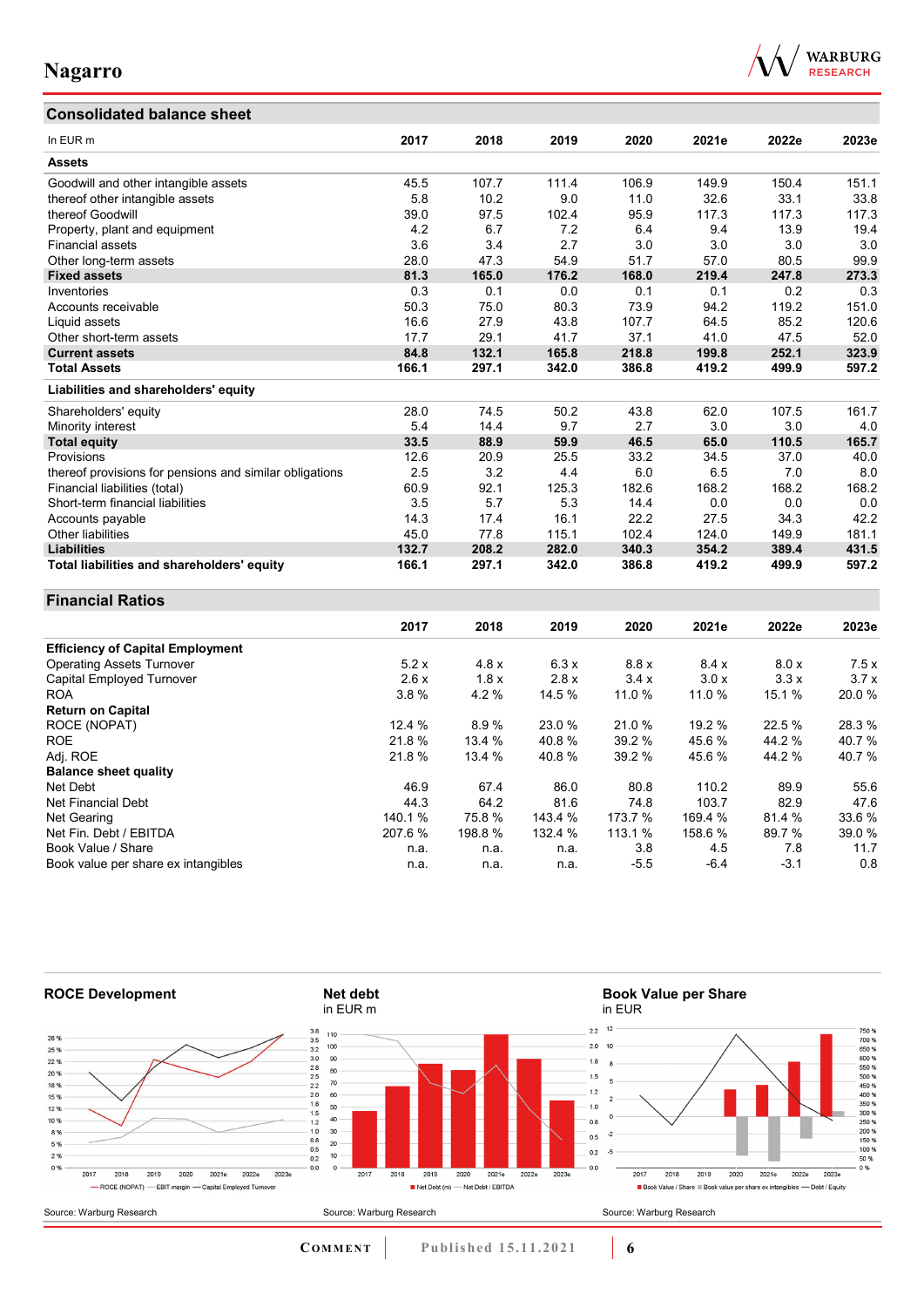## **Consolidated cash flow statement**



| In EUR m                                               | 2017    | 2018    | 2019    | 2020    | 2021e   | 2022e   | 2023e   |
|--------------------------------------------------------|---------|---------|---------|---------|---------|---------|---------|
| Net income                                             | 3.7     | 8.2     | 30.4    | 24.4    | 24.1    | 37.4    | 54.8    |
| Depreciation of fixed assets                           | 7.3     | 10.4    | 15.7    | 16.9    | 21.8    | 27.2    | 33.4    |
| Amortisation of goodwill                               | 0.0     | 0.0     | 0.0     | 0.0     | 0.0     | 0.0     | 0.0     |
| Amortisation of intangible assets                      | 2.8     | 3.3     | 3.5     | 4.7     | 3.7     | 6.5     | 5.6     |
| Increase/decrease in long-term provisions              | 0.3     | 0.6     | 0.4     | 1.2     | 0.5     | 0.5     | 1.0     |
| Other non-cash income and expenses                     | 2.3     | 3.1     | $-2.9$  | 6.6     | 0.0     | 0.0     | 0.0     |
| Cash Flow before NWC change                            | 16.4    | 25.6    | 47.1    | 53.8    | 50.1    | 71.6    | 94.8    |
| Increase / decrease in inventory                       | 0.0     | 0.0     | 0.0     | 0.0     | 0.0     | 0.0     | 0.0     |
| Increase / decrease in accounts receivable             | 0.0     | 0.0     | 0.0     | 0.0     | 0.0     | 0.0     | 0.0     |
| Increase / decrease in accounts payable                | 0.0     | 0.0     | 0.0     | 0.0     | 0.0     | 0.0     | 0.0     |
| Increase / decrease in other working capital positions | $-10.8$ | $-17.0$ | $-6.3$  | 15.6    | $-10.3$ | $-16.0$ | $-17.1$ |
| Increase / decrease in working capital (total)         | $-10.8$ | $-17.0$ | $-6.3$  | 15.6    | $-10.3$ | $-16.0$ | $-17.1$ |
| Net cash provided by operating activities [1]          | 5.5     | 8.6     | 40.9    | 69.4    | 39.9    | 55.7    | 77.7    |
| Investments in intangible assets                       | 0.0     | 0.0     | $-1.3$  | $-1.0$  | $-1.0$  | $-1.3$  | $-1.5$  |
| Investments in property, plant and equipment           | $-2.3$  | $-2.7$  | $-1.8$  | $-2.6$  | $-3.2$  | $-4.6$  | $-5.7$  |
| Payments for acquisitions                              | $-4.1$  | 5.0     | $-2.9$  | $-7.8$  | $-42.9$ | $-2.0$  | $-2.0$  |
| <b>Financial investments</b>                           | $-0.3$  | 0.4     | $-2.5$  | 1.2     | 0.0     | 0.0     | 0.0     |
| Income from asset disposals                            | 0.0     | 0.0     | 0.4     | 0.1     | 0.0     | 0.0     | 0.0     |
| Net cash provided by investing activities [2]          | $-6.7$  | 2.7     | $-8.0$  | $-10.1$ | $-47.0$ | $-7.9$  | $-9.2$  |
| Change in financial liabilities                        | 9.0     | 4.3     | $-3.3$  | 23.9    | $-14.4$ | 0.0     | 0.0     |
| Dividends paid                                         | 0.0     | 0.0     | 0.0     | 0.0     | 0.0     | 0.0     | 0.0     |
| Purchase of own shares                                 | 0.0     | 0.0     | 0.0     | 0.0     | 0.0     | 0.0     | 0.0     |
| Capital measures                                       | 0.0     | 0.0     | 0.0     | 0.1     | 0.0     | 0.0     | 0.0     |
| Other                                                  | $-6.5$  | $-8.1$  | $-13.8$ | $-17.5$ | $-21.7$ | $-27.0$ | $-33.2$ |
| Net cash provided by financing activities [3]          | 2.5     | $-3.9$  | $-17.1$ | 6.5     | $-36.1$ | $-27.0$ | $-33.2$ |
| Change in liquid funds [1]+[2]+[3]                     | 1.3     | 7.5     | 15.7    | 65.8    | $-43.2$ | 20.7    | 35.3    |
| Effects of exchange-rate changes on cash               | $-0.7$  | 0.4     | 0.4     | $-1.4$  | 0.0     | 0.0     | 0.0     |
| Cash and cash equivalent at end of period              | 0.7     | 24.4    | 44.0    | 108.1   | 64.5    | 85.2    | 120.6   |

## **Financial Ratios**

|                                      | 2017      | 2018     | 2019     | 2020    | 2021e   | 2022e   | 2023e   |
|--------------------------------------|-----------|----------|----------|---------|---------|---------|---------|
| <b>Cash Flow</b>                     |           |          |          |         |         |         |         |
| <b>FCF</b>                           | $-3.8$    | $-3.9$   | 22.8     | 48.2    | 14.0    | 22.7    | 37.3    |
| Free Cash Flow / Sales               | $-1.8%$   | $-1.3%$  | 5.7%     | 11.2%   | 2.7%    | 3.5%    | 4.6%    |
| Free Cash Flow Potential             | 14.5      | 13.6     | 36.8     | 31.6    | 30.6    | 45.0    | 60.2    |
| Free Cash Flow / Net Profit          | $-124.2%$ | $-56.5%$ | 89.4 %   | 261.5 % | 58.2 %  | 60.7 %  | 68.1%   |
| Interest Received / Avg. Cash        | 10.8 %    | 2.1%     | 0.6%     | 0.7%    | 0.2%    | 0.3%    | 0.2%    |
| Interest Paid / Avg. Debt            | 12.9 %    | 6.0%     | 5.0%     | 4.7 %   | 4.0 %   | 4.2%    | 4.2%    |
| <b>Management of Funds</b>           |           |          |          |         |         |         |         |
| Investment ratio                     | 1.1%      | 0.9%     | 0.8%     | 0.8%    | 0.8%    | 0.9%    | 0.9%    |
| Maint. Capex / Sales                 | 1.1%      | 0.9%     | $0.8 \%$ | 0.8%    | 0.8%    | 0.9%    | 0.9%    |
| Capex / Dep                          | 22.7 %    | 19.4 %   | 16.1 %   | 16.5 %  | 16.4 %  | 17.6 %  | 18.4 %  |
| Avg. Working Capital / Sales         | 8.6%      | 15.5 %   | 13.6 %   | 11.5 %  | 9.1%    | 9.3%    | 9.7%    |
| Trade Debtors / Trade Creditors      | 352.3 %   | 431.9 %  | 500.3 %  | 332.8 % | 342.5 % | 347.5 % | 357.8%  |
| <b>Inventory Turnover</b>            | 119.2 x   | 398.7 x  | 5452.4 x | 387.1 x | 608.4 x | 362.5 x | 305.3 x |
| Receivables collection period (days) | 87        | 95       | 73       | 63      | 65      | 66      | 68      |
| Payables payment period (days)       | 165       | 159      | 119      | 165     | 165     | 173     | 168     |
| Cash conversion cycle (Days)         | -75       | -106     | $-103$   | -172    | -179    | $-189$  | $-180$  |

# **CAPEX and Cash Flow**



**Free Cash Flow Generation**

**COMMENT Published 15.11.2021 7** 

**Working Capital**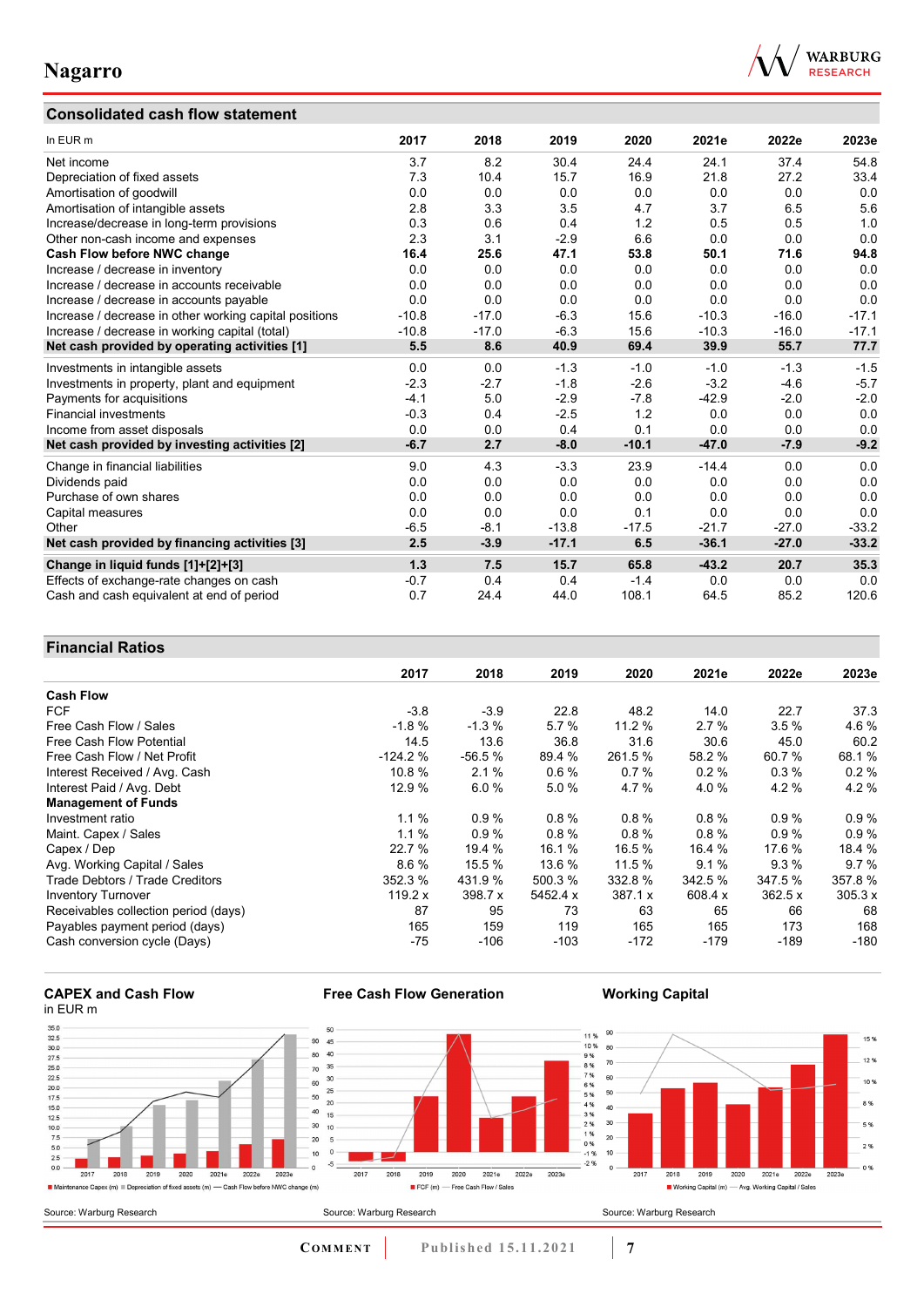

### **LEGAL DISCLAIMER**

This research report ("investment recommendation") was prepared by the Warburg Research GmbH, a fully owned subsidiary of the M.M.Warburg & CO (AG & Co.) KGaA and is passed on by the M.M.Warburg & CO (AG & Co.) KGaA. It is intended solely for the recipient and may not be passed on to another company without their prior consent, regardless of whether the company is part of the same corporation or not. It contains selected information and does not purport to be complete. The investment recommendation is based on publicly available information and data ("information") believed to be accurate and complete. Warburg Research GmbH neither examines the information for accuracy and completeness, nor guarantees its accuracy and completeness. Possible errors or incompleteness of the information do not constitute grounds for liability of M.M.Warburg & CO (AG & Co.) KGaA or Warburg Research GmbH for damages of any kind whatsoever, and M.M.Warburg & CO (AG & Co.) KGaA and Warburg Research GmbH are not liable for indirect and/or direct and/or consequential damages. In particular, neither M.M.Warburg & CO (AG & Co.) KGaA nor Warburg Research GmbH are liable for the statements, plans or other details contained in these investment recommendations concerning the examined companies, their affiliated companies, strategies, economic situations, market and competitive situations, regulatory environment, etc. Although due care has been taken in compiling this investment recommendation, it cannot be excluded that it is incomplete or contains errors. M.M.Warburg & CO (AG & Co.) KGaA and Warburg Research GmbH, their shareholders and employees are not liable for the accuracy and completeness of the statements, estimations and the conclusions derived from the information contained in this investment recommendation. Provided a investment recommendation is being transmitted in connection with an existing contractual relationship, i.e. financial advisory or similar services, the liability of M.M.Warburg & CO (AG & Co.) KGaA and Warburg Research GmbH shall be restricted to gross negligence and wilful misconduct. In case of failure in essential tasks, M.M.Warburg & CO (AG & Co.) KGaA and Warburg Research GmbH are liable for normal negligence. In any case, the liability of M.M.Warburg & CO (AG & Co.) KGaA and Warburg Research GmbH is limited to typical, expectable damages. This investment recommendation does not constitute an offer or a solicitation of an offer for the purchase or sale of any security. Partners, directors or employees of M.M.Warburg & CO (AG & Co.) KGaA, Warburg Research GmbH or affiliated companies may serve in a position of responsibility, i.e. on the board of directors of companies mentioned in the report. Opinions expressed in this investment recommendation are subject to change without notice. All rights reserved.

### **COPYRIGHT NOTICE**

This work including all its parts is protected by copyright. Any use beyond the limits provided by copyright law without permission is prohibited and punishable. This applies, in particular, to reproductions, translations, microfilming, and storage and processing on electronic media of the entire content or parts thereof.

#### **DISCLOSURE ACCORDING TO §85 OF THE GERMAN SECURITIES TRADING ACT (WPHG), MAR AND MIFID II INCL. COMMISSION DELEGATED REGULATION (EU) 2016/958 AND (EU) 2017/565**

The valuation underlying the investment recommendation for the company analysed here is based on generally accepted and widely used methods of fundamental analysis, such as e.g. DCF Model, Free Cash Flow Value Potential, NAV, Peer Group Comparison or Sum of the Parts Model (see also [http://www.mmwarburg.de/disclaimer/disclaimer.htm#Valuation\)](http://www.mmwarburg.de/disclaimer/disclaimer.htm#Valuation). The result of this fundamental valuation is modified to take into consideration the analyst's assessment as regards the expected development of investor sentiment and its impact on the share price.

Independent of the applied valuation methods, there is the risk that the price target will not be met, for instance because of unforeseen changes in demand for the company's products, changes in management, technology, economic development, interest rate development, operating and/or material costs, competitive pressure, supervisory law, exchange rate, tax rate etc. For investments in foreign markets and instruments there are further risks, generally based on exchange rate changes or changes in political and social conditions.

This commentary reflects the opinion of the relevant author at the point in time of its compilation. A change in the fundamental factors underlying the valuation can mean that the valuation is subsequently no longer accurate. Whether, or in what time frame, an update of this commentary follows is not determined in advance.

Additional internal and organisational arrangements to prevent or to deal with conflicts of interest have been implemented. Among these are the spatial separation of Warburg Research GmbH from M.M.Warburg & CO (AG & Co.) KGaA and the creation of areas of confidentiality. This prevents the exchange of information, which could form the basis of conflicts of interest for Warburg Research GmbH in terms of the analysed issuers or their financial instruments.

The analysts of Warburg Research GmbH do not receive a gratuity – directly or indirectly – from the investment banking activities of M.M.Warburg & CO (AG & Co.) KGaA or of any company within the Warburg-Group.

All prices of financial instruments given in this investment recommendation are the closing prices on the last stock-market trading day before the publication date stated, unless another point in time is explicitly stated.

M.M.Warburg & CO (AG & Co.) KGaA and Warburg Research GmbH are subject to the supervision of the Federal Financial Supervisory Authority, BaFin. M.M.Warburg & CO (AG & Co.) KGaA is additionally subject to the supervision of the European Central Bank (ECB).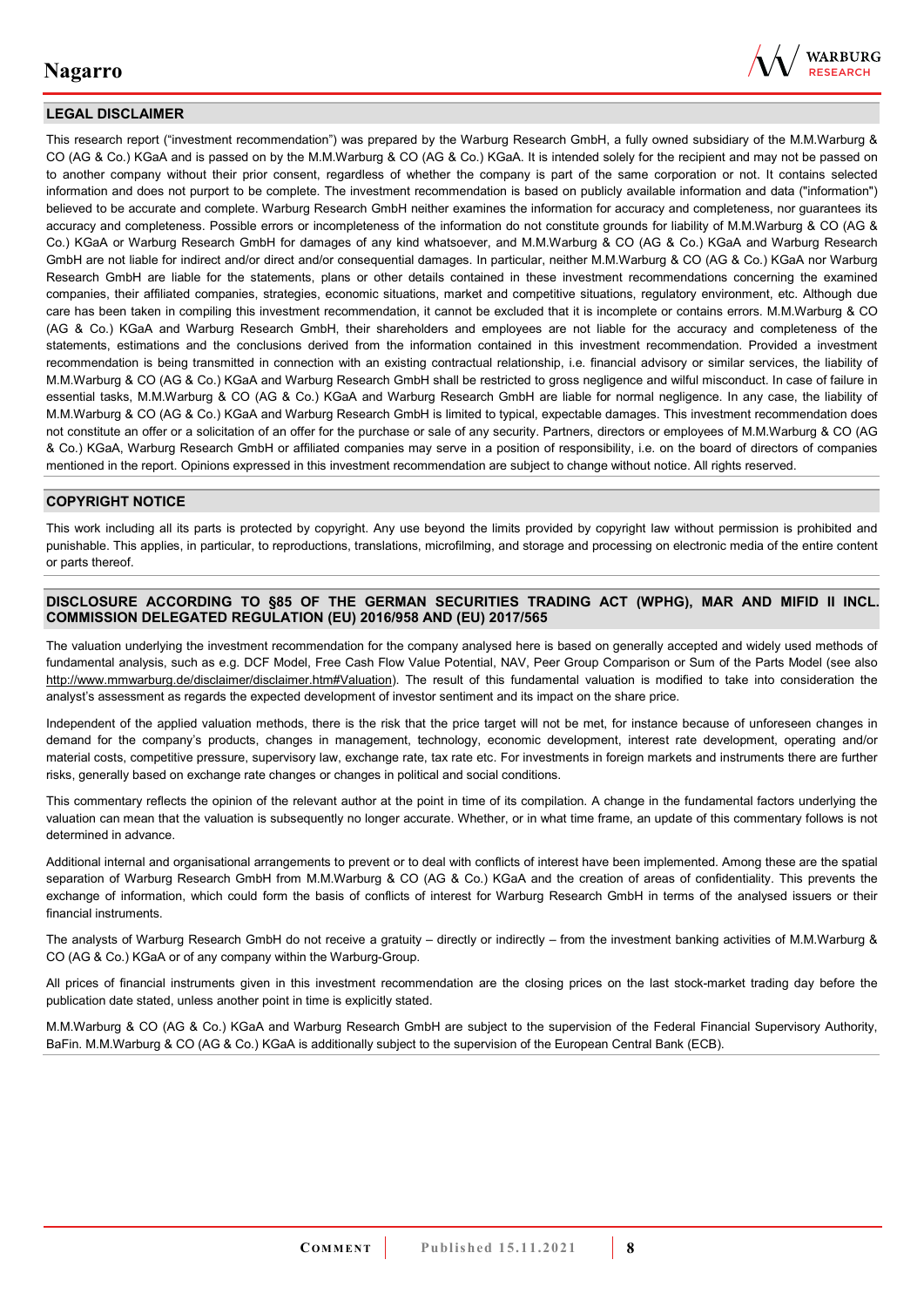

### **SOURCES**

All **data and consensus estimates** have been obtained from FactSet except where stated otherwise.

The **Warburg ESG Risk Score** is based on information © 2020 MSCI ESG Research LLC. Reproduced by permission. Although Warburg Research's information providers, including without limitation, MSCI ESG Research LLC and its affiliates (the "ESG Parties"), obtain information (the "Information") from sources they consider reliable, none of the ESG Parties warrants or guarantees the originality, accuracy and/or completeness, of any data herein and expressly disclaim all express or implied warranties, including those of merchantability and fitness for a particular purpose. The Information may only be used for your internal use, may not be reproduced or redisseminated in any form and may not be used as a basis for, or a component, of any financial instruments or products indices. Further, none of the Information can in and of itself be used to determine which securities to buy or sell or when to buy or sell them. None of the ESG Parties shall have any liability for any errors or omissions in connection with any data herein, or any liability for any direct, indirect, special, punitive, consequential or any other damage (including lost profits) even if notified of the possibility.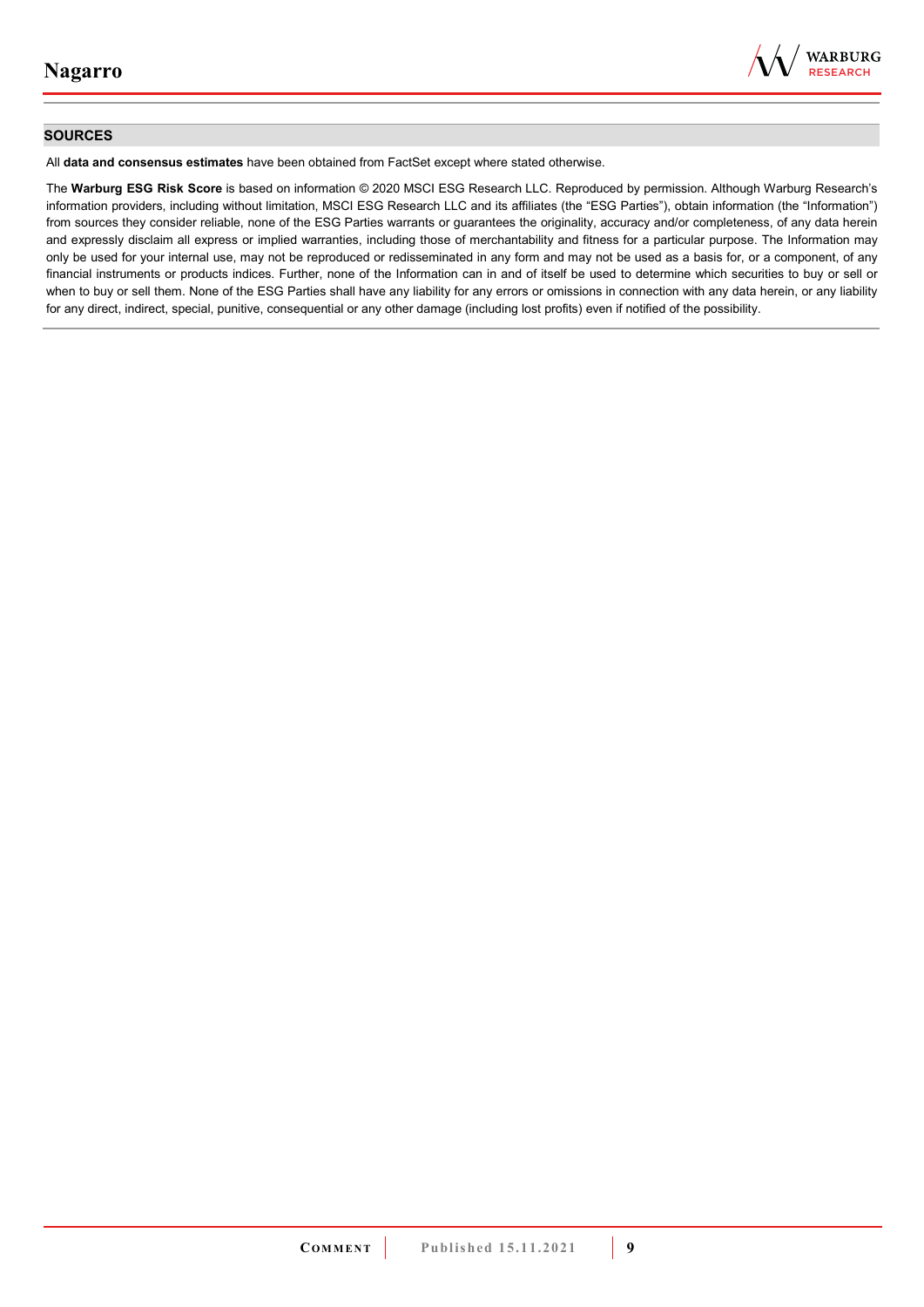

#### **Additional information for clients in the United States**

1. This research report (the "Report") is a product of Warburg Research GmbH, Germany, a fully owned subsidiary of M.M.Warburg & CO (AG & Co.)

KGaA, Germany (in the following collectively "Warburg"). Warburg is the employer of the research analyst(s), who have prepared the Report. The research analyst(s) reside outside the United States and are not associated persons of any U.S. regulated broker-dealer and therefore are not subject to the supervision of any U.S. regulated broker-dealer.

2. The Report is provided in the United States for distribution solely to "major U.S. institutional investors" under Rule 15a-6 of the U.S. Securities Exchange Act of 1934 by CIC.

3. CIC (Crédit Industriel et Commercial) and M.M. Warburg & CO have concluded a Research Distribution Agreement that gives CIC Market Solutions exclusive distribution in France, the US and Canada of the Warburg Research GmbH research product.

4. The research reports are distributed in the United States of America by CIC ("CIC") pursuant to a SEC Rule 15a-6 agreement with CIC Market Solutions Inc ("CICI"), a U.S. registered broker-dealer and a related company of CIC, and are distributed solely to persons who qualify as "Major U.S. Institutional Investors" as defined in SEC Rule 15a-6 under the Securities Exchange Act of 1934.

5. Any person who is not a Major U.S. Institutional Investor must not rely on this communication. The delivery of this research report to any person in the United States of America is not a recommendation to effect any transactions in the securities discussed herein, or an endorsement of any opinion expressed herein.

#### **Reference in accordance with section 85 of the German Securities Trading Act (WpHG) and Art. 20 MAR regarding possible conflicts of interest with companies analysed:**

- **-1-** Warburg Research, or an affiliated company, or an employee of one of these companies responsible for the compilation of the research, hold a **share of more than 5%** of the equity capital of the analysed company.
- **-2-**  Warburg Research, or an affiliated company, within the last twelve months participated in the **management of a consortium** for an issue in the course of a public offering of such financial instruments, which are, or the issuer of which is, the subject of the investment recommendation.
- **-3-** Companies affiliated with Warburg Research **manage financial instruments**, which are, or the issuers of which are, subject of the investment recommendation, in a market based on the provision of buy or sell contracts.

MMWB, Warburg Research, or an affiliated company, reached an agreement with the issuer to provide **investment banking and/or investment services** and the relevant agreement was in force in the last 12 months or there arose for this period, based on the relevant

- **-4**  agreement, the obligation to provide or to receive a service or compensation - provided that this disclosure does not result in the disclosure of confidential business information.
- **-5-** The company compiling the analysis or an affiliated company had reached an **agreement on the compilation of the investment recommendation** with the analysed company.
- **-6a-** Warburg Research, or an affiliated company, holds a **net long position of more than 0.5%** of the total issued share capital of the analysed company.
- **-6b-** Warburg Research, or an affiliated company, holds a **net short position of more than 0.5%** of the total issued share capital of the analysed company.
- **-6c-** The issuer holds shares of more than 5% of the total issued capital of Warburg Research or an affiliated company.
- **-7-** The company preparing the analysis as well as its affiliated companies and employees have **other important interests** in relation to the analysed company, such as, for example, the exercising of mandates at analysed companies.

| Company | Disclosure | Link to the historical price targets and rating changes (last 12 months) |
|---------|------------|--------------------------------------------------------------------------|
| Nagarro | 4.5        | http://www.mmwarburg.com/disclaimer/disclaimer_en/DE000A3H2200.htm       |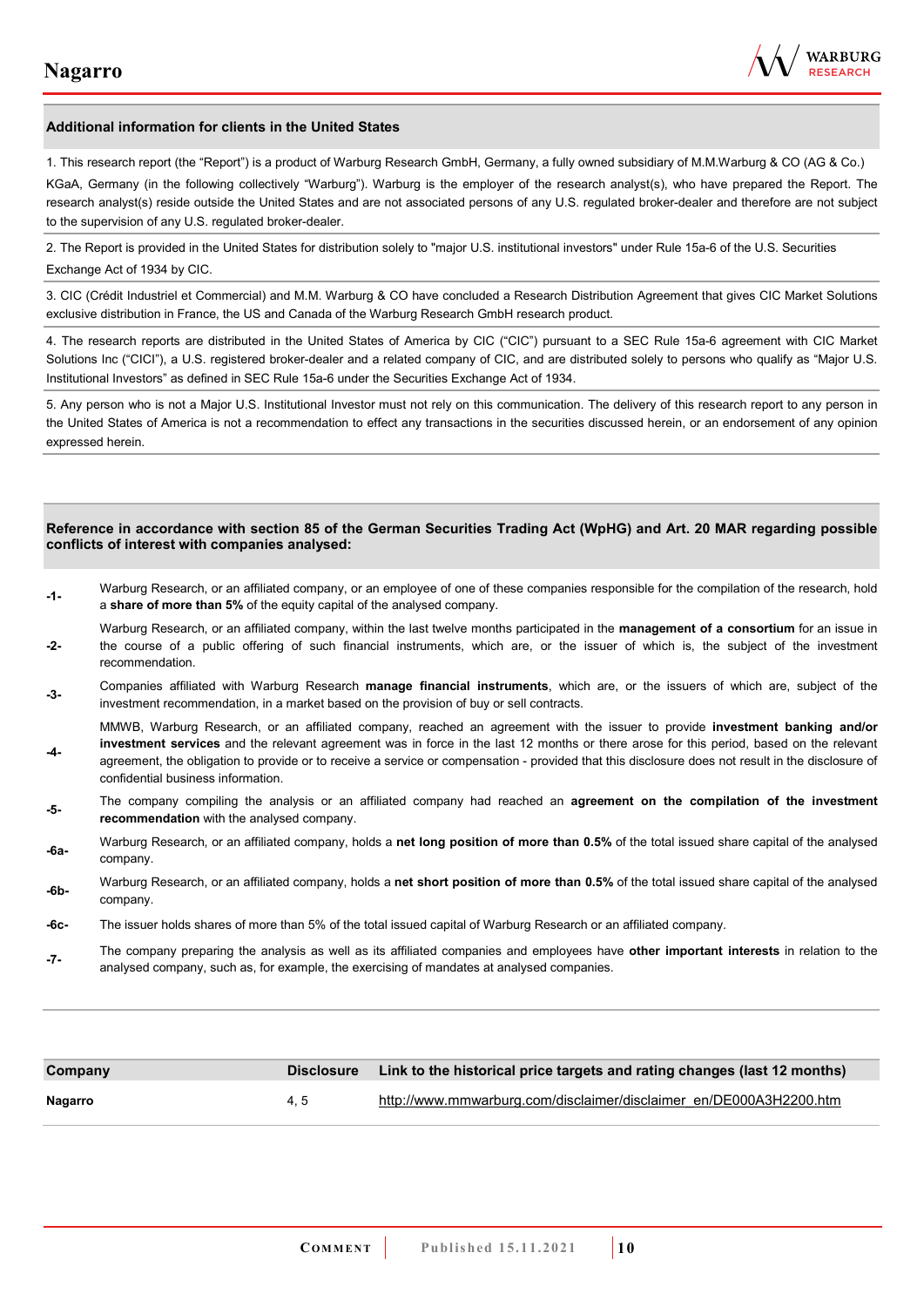

### **INVESTMENT RECOMMENDATION**

Investment recommendation: expected direction of the share price development of the financial instrument up to the given price target in the opinion of the analyst who covers this financial instrument.

| -B-           | Buy:                     | The price of the analysed financial instrument is expected to rise over the next 12 months.                  |  |
|---------------|--------------------------|--------------------------------------------------------------------------------------------------------------|--|
| -H-           | Hold:                    | The price of the analysed financial instrument is expected to remain mostly flat over the next 12<br>months. |  |
| -S-           | Sell:                    | The price of the analysed financial instrument is expected to fall over the next 12 months.                  |  |
| $\frac{1}{2}$ | <b>Rating suspended:</b> | The available information currently does not permit an evaluation of the company.                            |  |

### **WARBURG RESEARCH GMBH – ANALYSED RESEARCH UNIVERSE BY RATING**

| Rating           | <b>Number of stocks</b> | % of Universe  |
|------------------|-------------------------|----------------|
| Buy              | 152                     | 70             |
| Hold             | 56                      | 26             |
| Sell             | 5                       | $\overline{2}$ |
| Rating suspended | 3                       | 1              |
| <b>Total</b>     | 216                     | 100            |

### **WARBURG RESEARCH GMBH – ANALYSED RESEARCH UNIVERSE BY RATING …**

**… taking into account only those companies which were provided with major investment services in the last twelve months.** 

| Rating           | <b>Number of stocks</b> | % of Universe |
|------------------|-------------------------|---------------|
| Buy              | 49                      | 83            |
| Hold             | 8                       | 14            |
| Sell             | 0                       | $\mathbf 0$   |
| Rating suspended | 2                       | 3             |
| Total            | 59                      | 100           |

### **PRICE AND RATING HISTORY NAGARRO AS OF 15.11.2021**



Markings in the chart show rating changes by Warburg Research GmbH in the last 12 months. Every marking details the date and closing price on the day of the rating change.